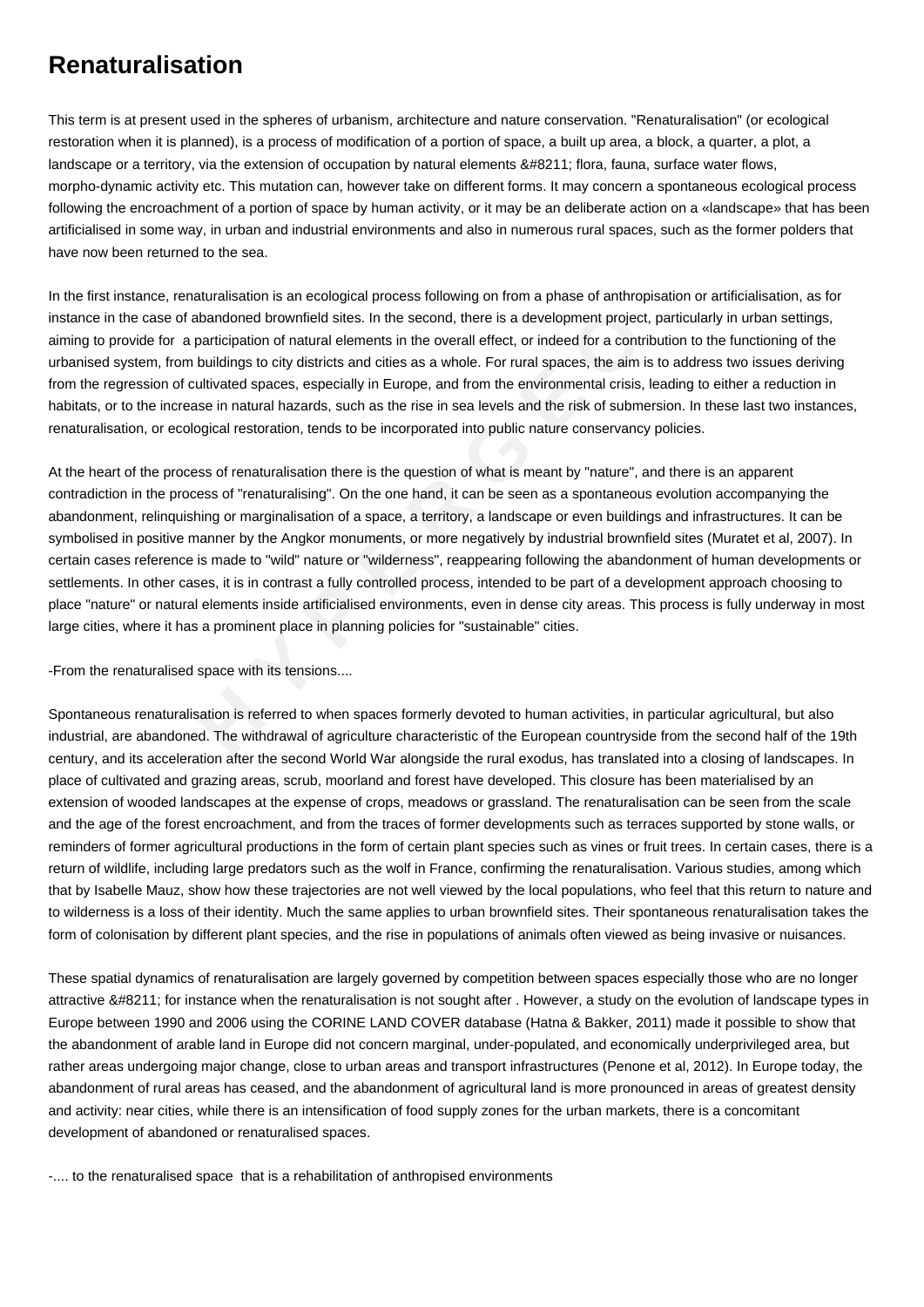Contrasting with these processes of spontaneous renaturalisation accompanying the marginalisation of abandoned spaces or spaces undergoing severe competition, two voluntary processes of renaturalisation can be seen, one characteristic of planning policies for rural areas or areas with sparse human occupation, and the other found in urban planning policies. In either case, renaturalisation is part of a project, and not an uncontrolled dynamic following on from the abandonment or decline of a space, or an effect of competition.

public policies, relayed by member states, aim to enhance the most unspoilt natural<br>abitats as reservoirs of biodiversity, and to protect landscapes. In France the Gren<br>grid, defining ensembles that are reservoirs of biodi The creation of the aesthetic reserve of Fontainebleau in 1856 seems to be the instance of the creation of protected natural spaces (Mathevet, 2012), in an area of heavily exploited environments. Ten years later, Yellowstone national park exemplifies a compensatory approach via the creation of a natural "island" within an American space undergoing rapid change. In the course of the 20th century, it is indeed the idea that there was a need to instate protected areas to enable the development of the natural environment that gained ground, with natural parks and reserves created in areas with previous developments (in France, Fontainebleau or Lubéron, and numerous transborder parks, in particular in Africa). In the area of nature conservancy (Mathevet, 2012), European public policies, relayed by member states, aim to enhance the most unspoilt natural areas to preserve species, ecosystems and habitats as reservoirs of biodiversity, and to protect landscapes. In France the Grenelle de l'Environnement set up "green and blue" grid, defining ensembles that are reservoirs of biodiversity, with focus points for the preservation of genetic diversity, and "corridors" enabling mobility for fauna and flora. Any type of development, in particular any large infrastructure (quarry, high speed rail track, motorway etc), is required to elaborate a diagnosis, with compulsory avoidance, reduction, or compensation for any impact on spaces with conservation value. Compensation generally entails a process of renaturalisation, which may include the creation ex nihilo of natural environments that are equivalent to those destroyed to make way for the infrastructure.

In cities or on brownfield sites, spontaneous renaturalisation is increasingly apprehended as creating new ecosystems, interpreted as islands of biodiversity in the urban fabric (Muratet et al, 2007). In certain cases, intensely exploited environments such as quarries or gravel pits and subsequently abandoned are converted into nature reserves, such as that of Saint Quentin en Yvelines, now converted into «wetlands» , with a large ornithological conservation potential (Pech, 2013).

In an integrated approach for water management, public policies, in particular in the wake of the European Union Outline Directive on water, aim to establish water quality, measured by physical, chemical and biochemical properties. This integrated management also concerns landscape quality, with the restoration and preservation of wetland ecosystems, and the renaturalisation of hydrodynamic systems, including geomorphological aspects. This can entail the re-profiling of meanders, or the destruction of mill leads, dams and other constructions intended to slow flows and warm aquatic habitats, which does not favour aquatic ecosystems. This process of renaturalisation also has a part in the management of spates and flooding.

In urban planning, renaturalisation is still often apprehended as a form of landscaping. It is then deployed without establishing links with the natural geographical setting, or the "blue and green" grids, and this can end up with the introduction of exotic species where the sole purpose is to create a decorative effect. The "natural" object created in this manner is not autonomous, and is often costly in terms of irrigation, energy and inputs (fertilizers and pesticides, which are often pollutants). The archetype of this sort of renaturalisation in urban areas is the "green wall", or vertical garden, developed for the aesthetic effect, or even for advertising purposes. It is, in contrast, by way of a new conception of urbanism that the sustainable city should integrate natural elements, redefining what is "natural" by its ability to support itself, as a result of its biodiversity, and its natural cycles (carbon, water, oxygen, nitrogen). This sort of "nature" is coherent with the parameters of the natural environment, including urban environments (Hubert-Moy et am, 2011). This is all the more justifiable because this type of renaturalisation has "ecosystemic" usefulness: reduction in flooding by drainage, purification of runoff water, capture of urban dust and particles in the plant cover, trees in particular, and moderation of temperatures in the green zones and wetlands, able to release the heat stored during the day or increase the humidity or coolness of the air in case of heat wave. Certain objectives of renaturalisation are closely linked to social rehabilitation objectives, or integrate into strategies for the improvement of well being for the staff of a firm or a social group. The renaturalisation of urban spaces in the form of allotments is also a means to create social links in underprivileged urban settings (Les Ulis, Montpellier, Saint Denis etc). Renaturalisation projects can entail radical transformations of the urban landscape (Clergeau, 2011).

Renaturalisation thus corresponds to an range of different spatial dynamics that result from processes of segregation or even marginalisation, or on the contrary from processes of protection or rehabilitation that accompany planning strategies with strong environmental undertones.

Pierre Pech